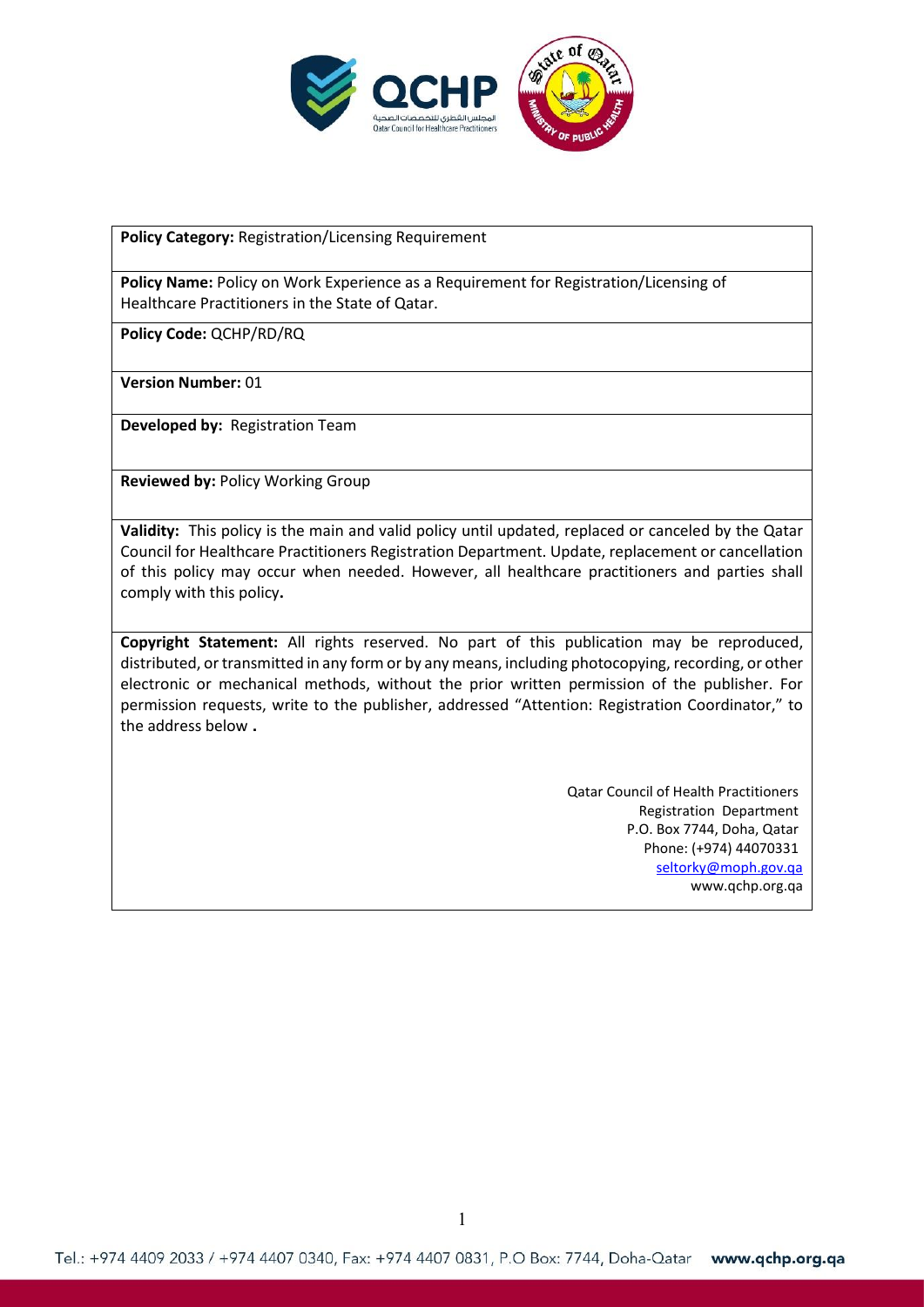

# **1. Introduction**

As a part of the Registration department-QCHP continuous pursuit to develop unified policies with the objective of setting transparent standards for healthcare practitioners' assessment; and for achieving consistency in decision making within the registration team, as well as eliminating any confusion in the regulatory process, the Registration Department, has developed a policy on the work experience as a requirement for registration/licensing in the state of Qatar. This policy inform healthcare practitioners and providers about the standards and different categories of work experience, at the same time it provides the registration team with a road map on how to evaluate the work experience certificates submitted by applicants.

# **2. Policy Statement**

- **2.1** Work experience shall be accepted if it was a continuous clinical practice within a healthcare practitioner's profession/scope of practice matching with his/her qualifications, at a healthcare facility that fulfills the clinical practice requirements.
- **2.2** Healthcare practitioners should apply for a registration category matching with their work experience; and they must fulfill the required number of years of experience as per category.
- **2.3** The required duration of work experience shall be determined on the basis of health profession, specialty, and scope of practice, academic qualification and place of work.
- **2.4** Healthcare practitioner's work experience should be accompanied by registration certificate. Additionally, Primary Source verification of experience certificates is mandatory to accept the applicant's experience.

#### **3. Definitions**

- **Clinical practice**: refers to activities undertaken by a health practitioner in which he/she uses skills and knowledge in providing direct care to patients within a specified scope.
- **Non-clinical practice**: refers to activities undertaken by a healthcare practitioner that does not directly relate to the provision of patients care. These includes health care professionals working in administration and management, research, quality healthcare roles, education, regulatory and policy development. The mentioned healthcare practitioners will undergo nonclinical registration tracks.
- **Scope of Practice**: The procedures, actions, and processes that a healthcare practitioner is permitted to undertake in keeping with the terms of their professional license. The scope of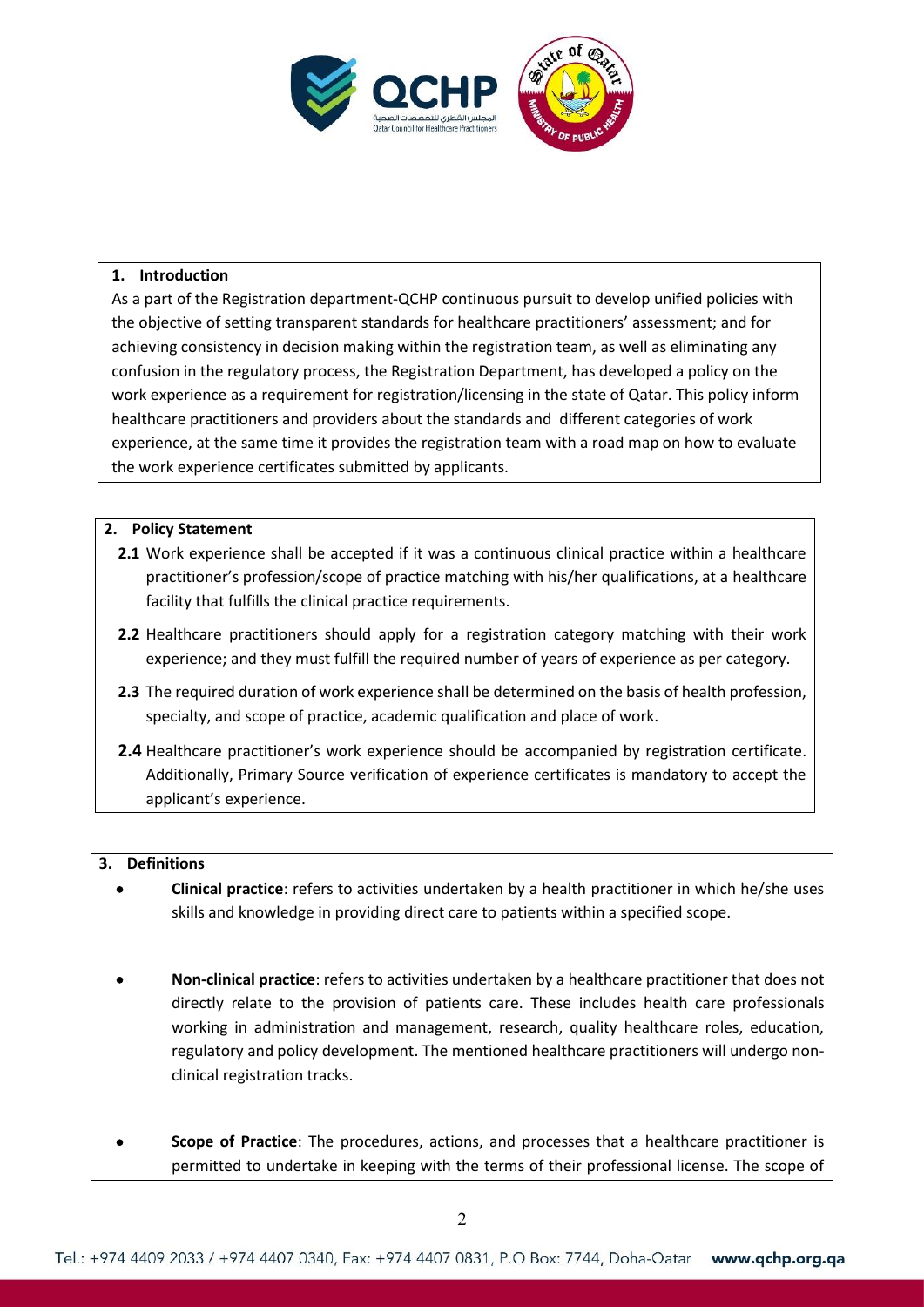

practice is limited to that which the regulations allow for specific education and experience, and specific demonstrated competency

# **4. Abbreviations**

QCHP: Qatar Council for Healthcare practitioners.

#### **5. Scope**

This policy applies to :

 All Healthcare practitioners from different professions/scopes of practice wishing to be registered/licensed with QCHP and to maintain their medical license in the state of Qatar.

# **6. Guidelines**

- Practitioner's work experience should be accompanied with registration certificate/License. However, In case the applicant was not registered/licensed during his previous work before applying for registration/restoration with QCHP , he must attach the following to his/her application:
	- Good standing certificate from the place of work.
- Justification letter to why he/she was not registered/licensed while was practicing.
- Volunteer, honorary experience will be considered if it was in the same field of specialization. The healthcare practitioner must fulfills the required standards for his/her scope of practice and the standards of continuity of practice. Detailed job description including the clinical activities, procedures performed by the practitioner; and working hours should be submitted by the applicant.
- Refugee camps work experience might be accepted if the applicant submit one of the following, provided that he/she fulfills the required work experience standards:
	- Good standing certificate issued from accredited organization (Red Crescent, Doctors without borders……..etc.)
	- An official document from the country of practice stating that the applicant was allowed to clinically practice within his scope of practice in the refugee camps.
- Clinical Postgraduate programs: Enrollment in an educational program shall be accepted as a clinical practice. The applicant is not required to be registered/licensed during his training period.
- Observer ship could not be counted as a clinical work experience.
- Part-time experience shall be accepted, the duration shall be counted similarly as in fulltime experience.